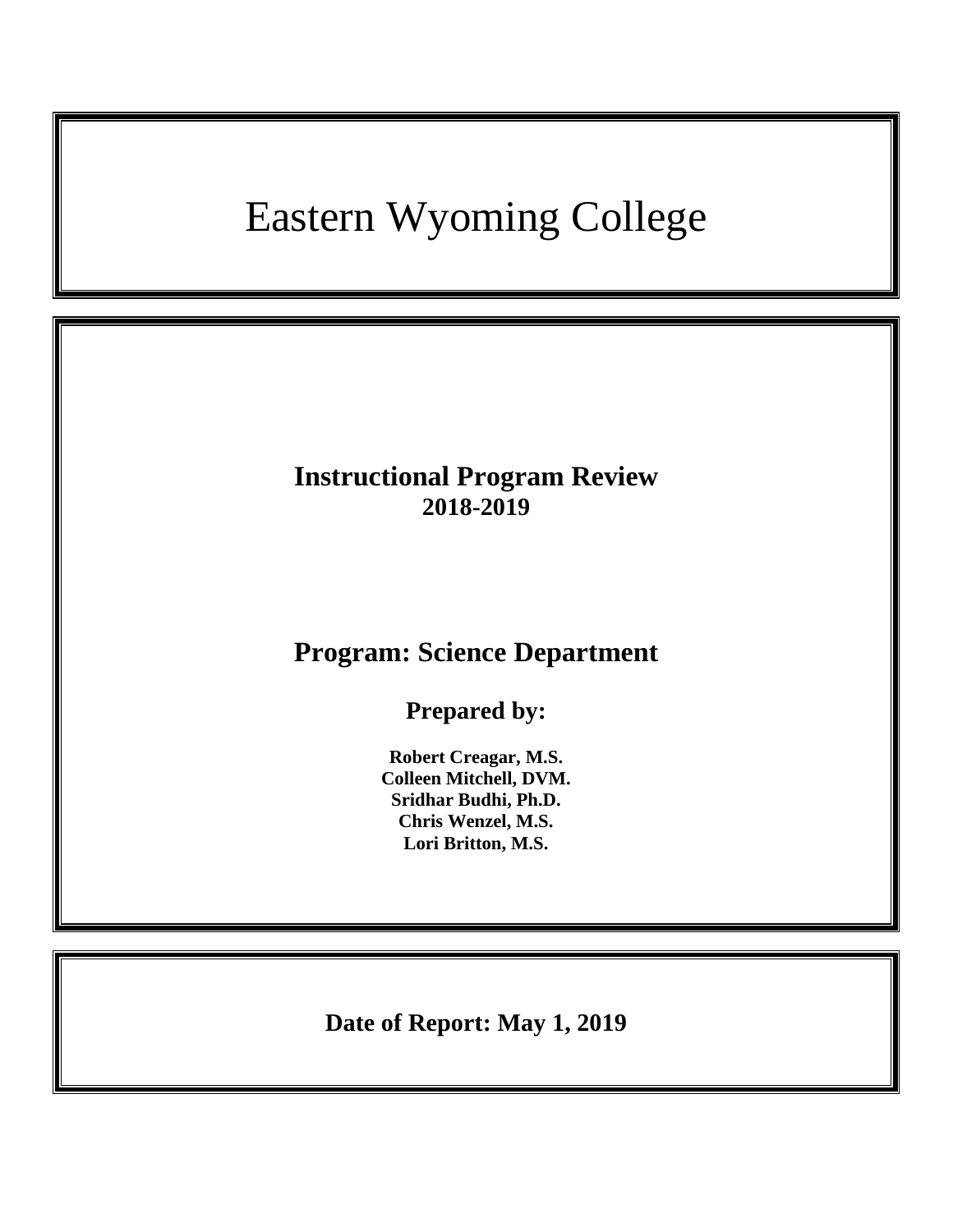### **EASTERN WYOMING COLLEGE Science Department Program Review**

#### **Program Name**: **Science Department**

#### **Part I: Statistical Data from the past three years:**

| <b>Science Degree Statistics</b> | 2015-2016 | 2016-2017 | 2017-2018 | 5-Year  |
|----------------------------------|-----------|-----------|-----------|---------|
| (Biology and Wildlife A.S.)      |           |           |           | Average |
| # Students Majors                |           | 14        | 16        |         |
| # Degrees Conferred              |           |           |           |         |

| <b>Science Department Statistics</b> | 2015-2016 | 2016-2017 | 2017-2018 | 5-Year<br>Average |
|--------------------------------------|-----------|-----------|-----------|-------------------|
| <b>Annualized FTE Enrollment</b>     | 82.6      | 83.5      | 80.8      | 86.4              |
| <b>Annualized FTE Faculty</b>        | 7.5       | 6.3       | 6.0       | 7.0               |
|                                      |           |           |           |                   |
| <b>Annualized FTE Enrollment</b>     |           |           |           |                   |
| by Science Department                |           |           |           |                   |
| <b>Biology</b>                       | 53.8      | 59.6      | 55.5      | 56.7              |
| Chemistry                            | 13.2      | 10.8      | 11.0      | 14.3              |
| Geology                              | 2.3       | 2.0       | 0.0       | 2.2               |
| <b>Molecular Biology</b>             | 2.5       | 1.3       | 2.7       | 2.5               |
| <b>Physics</b>                       | 2.3       | 0.0       | 2.2       | 1.2               |
| Zoology                              | 8.5       | 9.7       | 9.5       | 9.3               |

 $FTE = Full-time equivalent$ 

Modes of Delivery:<br> $\boxed{\text{X}}$  online

 $\boxed{X}$  Zoom  $\boxed{X}$  face-to-face

Budgets:

*Biology*

Educational/Office Supplies, Printing/Copier, Telephone/Postage: \$6388; Travel: \$380 *Chemistry*

Educational/Office Supplies, Printing/Copier, Telephone/Postage: \$2955 *Physics*

Educational/Office Supplies, Printing/Copier, Telephone/Postage: \$400 *Microbiology*

Educational/Office Supplies, Printing/Copier, Telephone/Postage: \$1039

Student Access Points:

Our students are largely first semester traditional students, but include a few nontraditional and transfer students as well.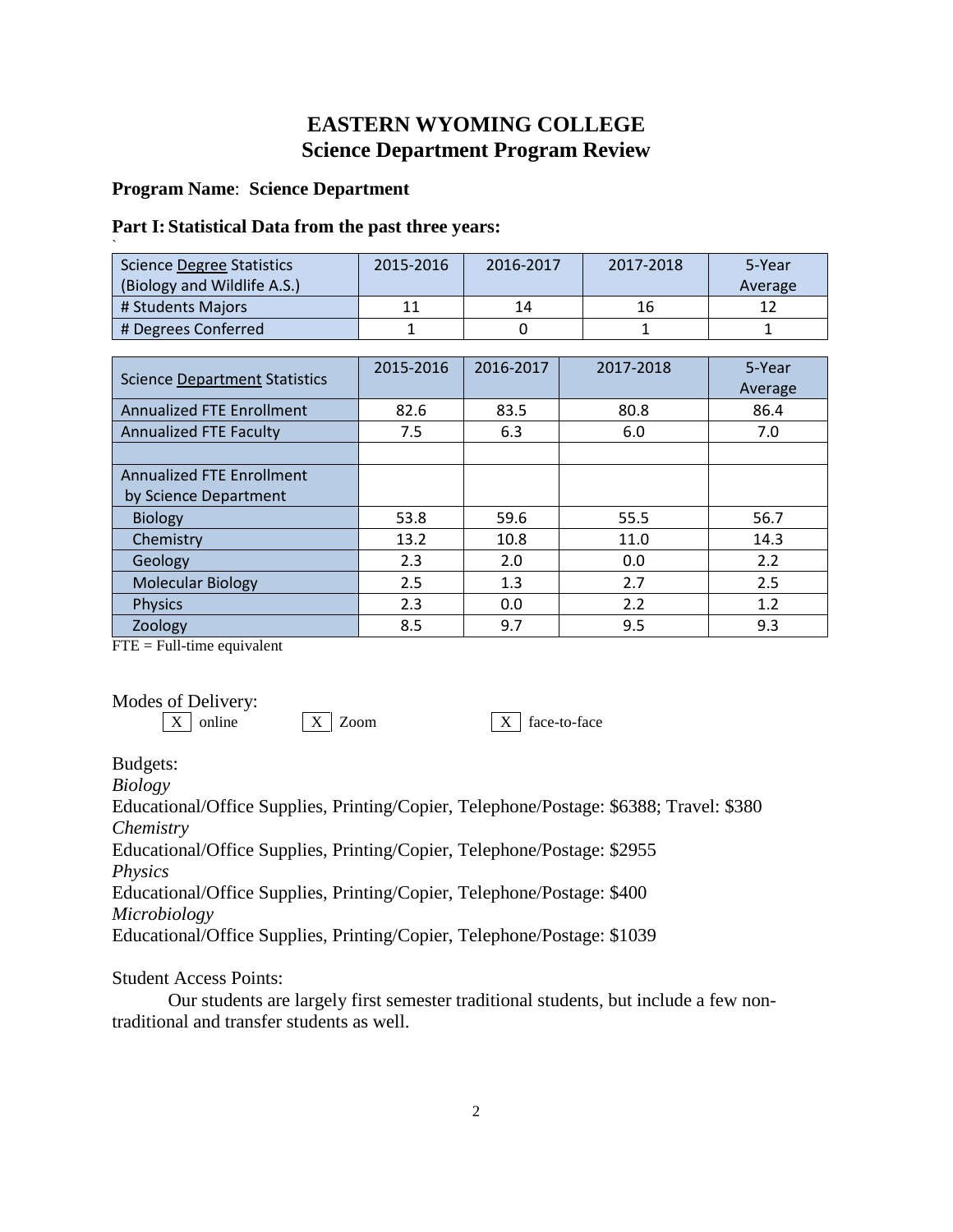#### **Part II Narrative Analysis**

#### **Description of Community Need/ State and National Trends:**

The major role of the Science Department is to provide science instruction for students who plan careers in health care fields, agriculture, science education, veterinary medicine, natural resources fields, and ecology. Science department courses also serve to meet the Lab Science General Education requirement for graduation from EWC and four-year transfer institutions. Science department courses represent 7.4% of EWC's 5-Year Average Annual FTE enrollment.

The Science Department now offers two degree programs—A.S. Degrees in Biology and Wildlife and Fisheries Biology and Management. Enrollment in these degree programs is relatively low (5-year average is 12 majors). However, this number has increased by two over the past three years due in part to the implementation of the 2+2 articulation agreement with the University of Wyoming.

#### **Activities in Support of Student Recruitment and Retention**

Science Department faculty members are concerned about low enrollment in sophomore level science courses such as Organic Chemistry and Physics. Because many students come to EWC under-prepared for taking college-level math and science courses, they often cannot take the freshmen level courses until their second year (after having fulfilled the math pre-requisites on the science course).

It is hoped that efforts could be focused on recruiting Science Majors who are academically prepared to take college level math and science courses (i.e. those with higher ACT scores) as freshmen. These efforts could be aided by offering scholarships early in the Spring to academically well-qualified Science Majors as they are making decisions about which college to attend.

Though Science Division scholarships are primarily awarded to incoming freshmen, each year a few are awarded to returning students to encourage retention of those students who have been very successful in their freshman science and math coursework. EWC also awards several NASA Space Grant scholarships to help retain Science Majors.

EWC's Undergraduate Research Program was re-established in 2013 and is funded via a Wyoming INBRE grant from the NIH, and continues to serve an increasing number of students. The course work and student employment associated with this program provides 3-4 students a year the opportunity to participate in a significant biomedical research project. It is our hope that the availability of an undergraduate research opportunity will make EWC's science degree programs more appealing to students, hence, increasing our numbers.

#### **Assessment of Student Learning:**

There have been two A.S. degrees conferred in Biology and/or Wildlife and Fisheries Biology in the past three years. Although this number is low, it is expected to continue to increase with the 2+2 articulation agreement which was implemented at the beginning of the 2015-16 academic year in collaboration with the University of Wyoming. Assessment of Student Learning in Science courses is conducted through Classroom Assessment Tools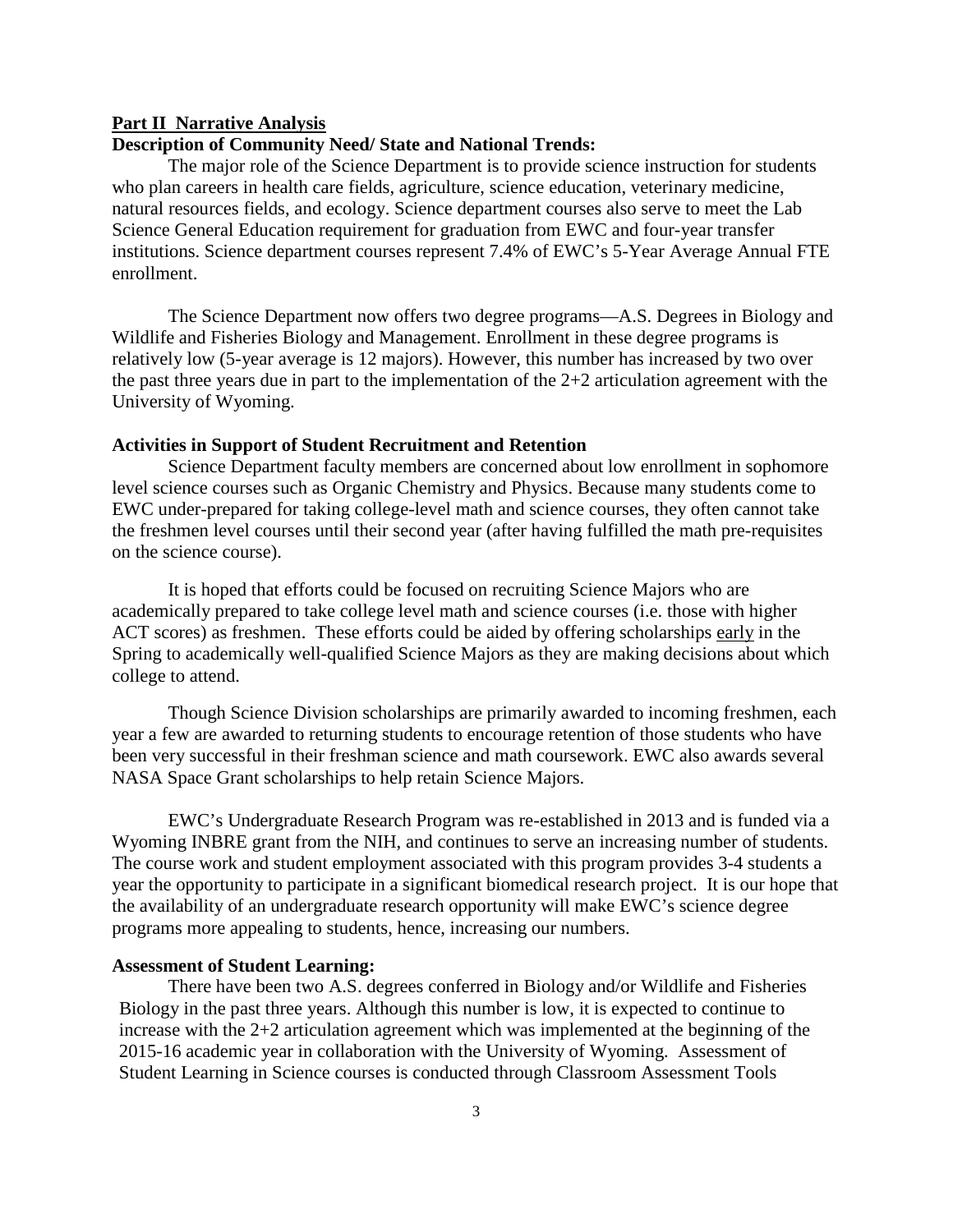(CATs), Course Assessments, student grades. Rubrics have served as part of the Outcomes Assessment of our Science graduates during the past three years, and we anticipate the development of a Capstone Course in the years to come.

#### **Strengths of the Program and Faculty:**

EWC's Science classes are typically small, allowing for one-on-one instruction. Labs are taught by the lecture instructors (rather than teaching assistants), so lab instruction is of high quality and reinforces lecture topics.

EWC Science Department offers BIOL 1000 (Principles of Biology) and BIOL 1010 (General Biology I) in online and Zoom formats to allow students in our Outreach sites to take science courses. Science courses (primarily BIOL 1000 and CHEM 1000) are offered through concurrent enrollment, and EWC faculty members have been meeting annually with the High School instructors who teach them to help ensure that these courses are equivalent to the oncampus experience.

The Science Department has highly qualified and hardworking faculty members who work well together. The science faculty members attend state articulation conferences in Biology, Physics and Chemistry when they are held, and continue to incorporate new technologies in their laboratories as budgets allow.

#### **Part III Recommendations**

#### **Faculty Recommendations:**

EWC needs to continue to offer a wide range of courses for students in science majors to facilitate our students' entry to, and success in, transfer and professional programs. Also, to best serve our students, the faculty needs to continue professional development activities, and maintain articulation with other college science programs.

Laboratory supply budgets need to increase annually to keep up with rising costs of materials and shipping.

Recruitment of quality "math & science ready" students continues to be an important goal. Additional numbers of academically well prepared science students at EWC would benefit the college in a variety of ways. Their increased numbers would improve enrollment in our second year science and math courses. Since many of these students are high-achieving students, they often serve as our tutors in the Learning Skills Lab, enhance our research facilities, and their presence in EWC's General Education classes raises the overall quality of classroom interaction.

 Despite the current low student enrollment in the Biology and Wildlife and Fisheries Biology and Management degree programs, student numbers have increased over the past three years with the UW 2+2 articulation transfer agreement. Several Science degree-seeking students have recently visited our campus and expressed strong interest in the programs.